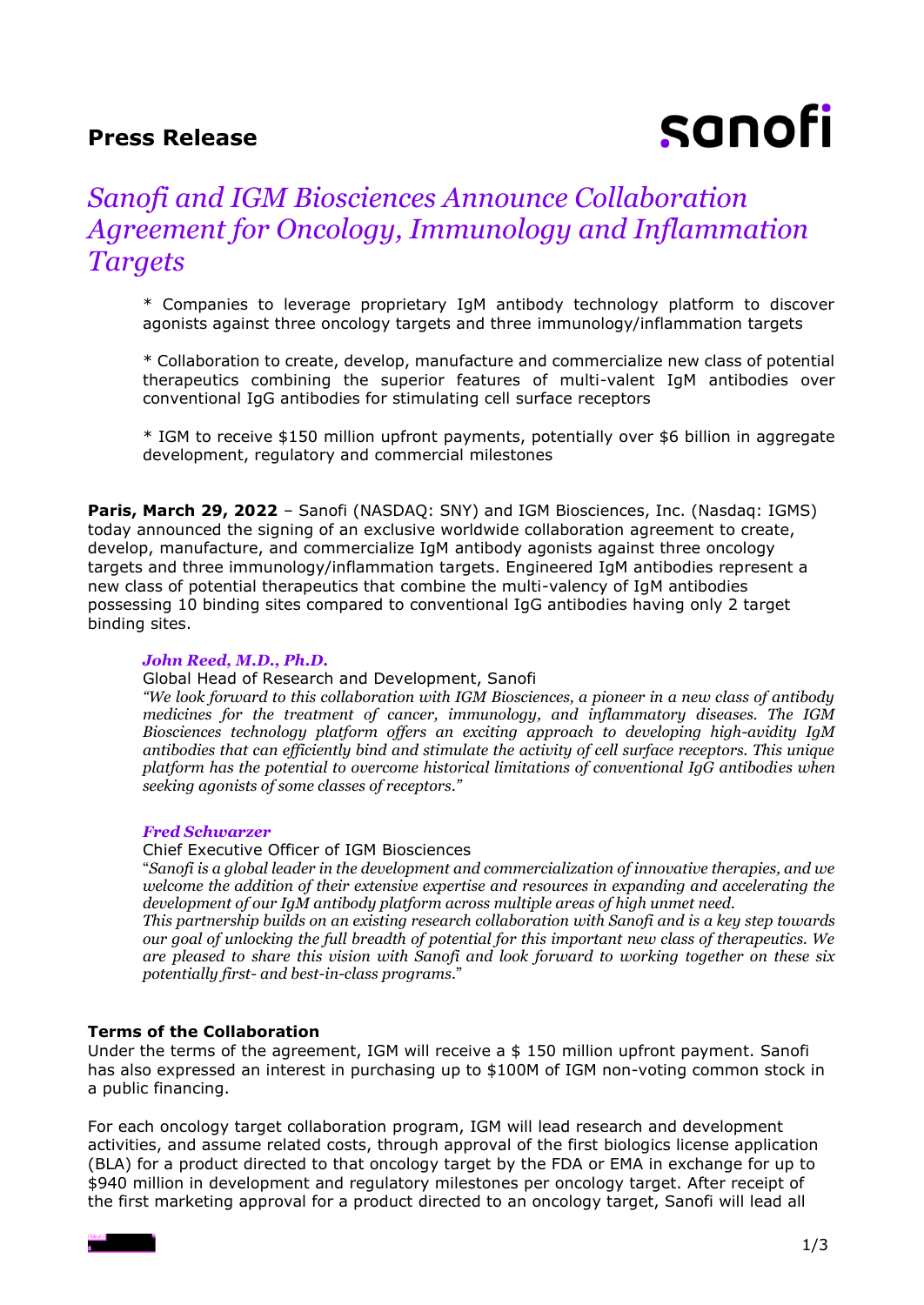subsequent development and commercialization activities for that oncology target. For each oncology target, the companies will share profits 50:50 in certain major markets, and IGM will be eligible to receive tiered royalties on net sales in the rest of world.

For each immunology/inflammation target collaboration program, IGM will lead research and development activities, and assume related costs, through the completion of Phase 1 clinical trial for up to two constructs directed to each immunology/inflammation target, after which Sanofi will be responsible for all future development and related costs, in exchange for up to \$1,065 million in aggregate development and regulatory and commercial milestones per immunology/inflammation target. Following the completion of Phase 1 clinical trial for each immunology/inflammation target, Sanofi will be responsible for subsequent development activities, commercialization efforts, and related costs. IGM is eligible to receive tiered high single-digit to low-teen royalties on global net sales.

Closing of the collaboration is contingent on completion of review under antitrust laws, including the Hart-Scott-Rodino (HSR) Antitrust Improvements Act of 1976 in the U.S., and customary closing conditions.

# *About IGM Biosciences, Inc.*

Headquartered in Mountain View, California, IGM Biosciences is a clinical-stage biotechnology company focused on creating and developing engineered IgM antibodies. Since 2010, IGM Biosciences has worked to overcome the manufacturing and protein engineering hurdles that have limited the therapeutic use of IgM antibodies. Through its efforts, IGM Biosciences has created a proprietary IgM technology platform for the development of IgM antibodies for those clinical indications where their inherent properties may provide advantages as compared to IgG antibodies.

IGM is listed on NASDAQ; IGMS

## *About Sanofi*

We are an innovative global healthcare company, driven by one purpose: we chase the miracles of science to improve people's lives. Our team, across some 100 countries, is dedicated to transforming the practice of medicine by working to turn the impossible into the possible. We provide potentially life-changing treatment options and life-saving vaccine protection to millions of people globally, while putting sustainability and social responsibility at the center of our ambitions.

Sanofi is listed on EURONEXT: SAN and NASDAQ: SNY

#### *Sanofi Media Relations*

**Sandrine Guendoul** | + 33 6 25 09 14 25 | [sandrine.guendoul@sanofi.com](mailto:sandrine.guendoul@sanofi.com) **Sally Bain** | + 1 617 834 6026 | [sally.bain@sanofi.com](mailto:sally.bain@sanofi.com) **Kate Conway** | + 1 508 364 4931 | kate.conway@sanofi.com

#### *Sanofi Investor Relations*

**Eva Schaefer-Jansen** | + 33 7 86 80 56 39 | [eva.schaefer-jansen@sanofi.com](mailto:eva.schaefer-jansen@sanofi.com) **Arnaud Delépine** | + 33 6 73 69 36 93 | [arnaud.delepine@sanofi.com](mailto:arnaud.delepine@sanofi.com) **Corentine Driancourt** | + 33 6 40 56 92 21 | [corentine.driancourt@sanofi.com](mailto:corentine.driancourt@sanofi.com) **Felix Lauscher** | + 1 908 612 7239 | [felix.lauscher@sanofi.com](mailto:felix.lauscher@sanofi.com) **Priya Nanduri** | +1 908 981 5560 | [priya.nanduri@sanofi.com](mailto:priya.nanduri@sanofi.com) **Nathalie Pham** | + 33 7 85 93 30 17 | [nathalie.pham@sanofi.com](mailto:nathalie.pham@sanofi.com)

#### *IGM Biosciences Media Relations*

**David Pitts** | +1 212 600 1902 | [igmbio@argotpartners.com](mailto:igmbio@argotpartners.com)

#### **Sanofi Forward-Looking Statements**

This press release contains forward-looking statements as defined in the Private Securities Litigation Reform Act of 1995, as amended. Forward-looking statements are statements that are not historical facts. These statements include projections and estimates and their underlying assumptions, statements regarding plans, objectives, intentions and expectations with respect to future financial results, events, operations, services, product development and potential, and statements regarding future performance. Forward-looking statements are generally identified by the words "expects", "anticipates", "believes", "intends", "estimates", "plans" and similar expressions. Although Sanofi's management believes that the expectations reflected in such forward-looking statements are reasonable, investors are cautioned that forward-looking information and statements are subject to various risks and uncertainties, many of which are difficult to predict and generally beyond the control of Sanofi, that could cause actual results and developments to differ materially from those expressed in, or implied or projected by, the forward-looking information and statements. These risks and uncertainties include